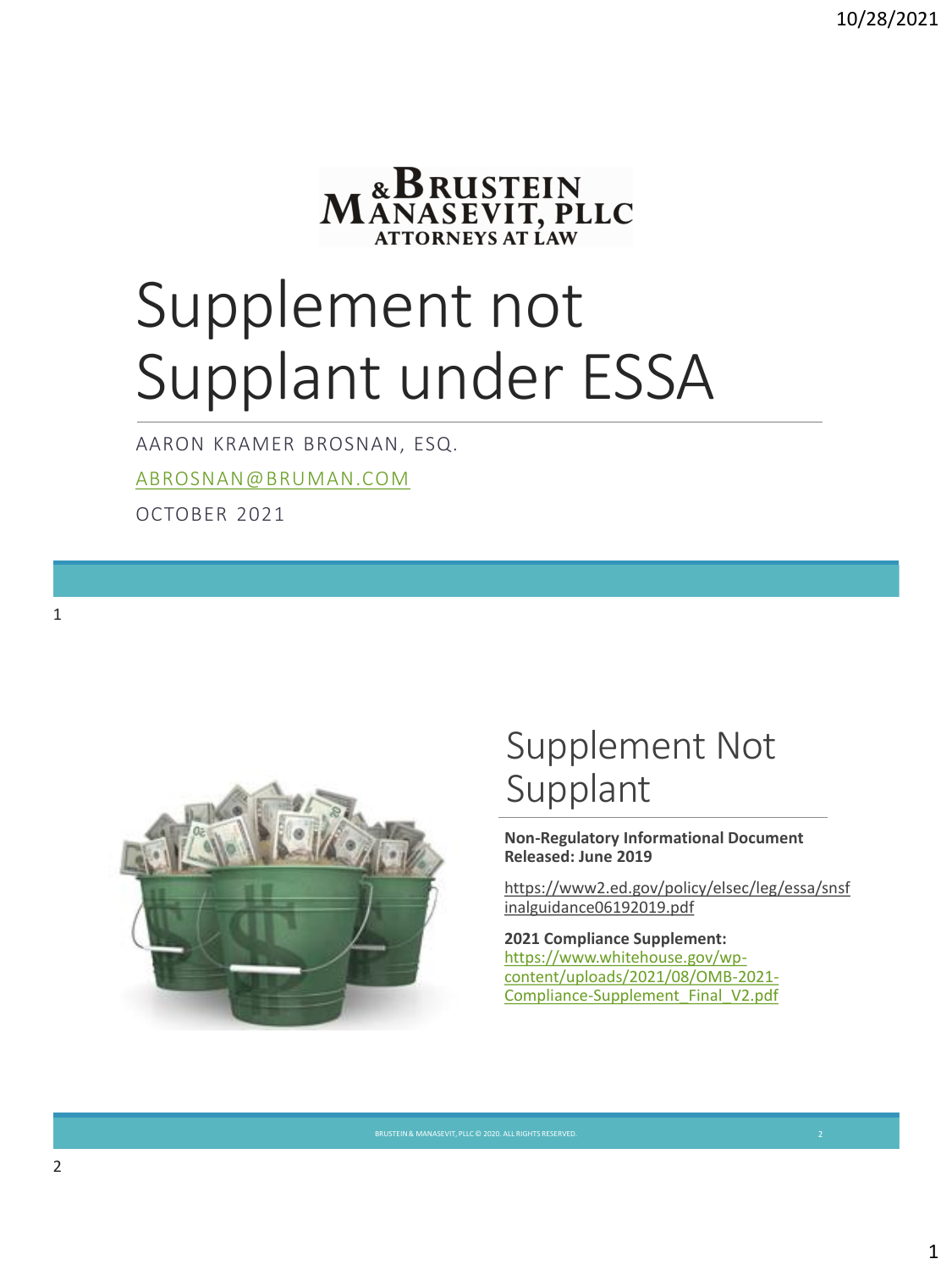

#### ESSA HAS MULTIPLE SNS **STANDARDS**

P R O G R A M !

BRUSTEIN & MANASEVIT, PLLC © 2020. ALL RIGHTS RESERVED. 3

#### SNS Requirements

| <b>Title</b><br><b>Title</b><br><b>Title</b><br>REAP/<br>21 <sup>st</sup><br><b>Migrant</b><br><b>CARES</b> and<br>Title I,A<br><b>IDEA</b><br><b>Education</b><br><b>CCLC</b><br><b>SRSA</b><br><b>CRRSA Acts</b><br>II,A<br>III,A<br>IV,A<br><b>ESSA</b><br><b>State and</b><br>Standard<br>ESSA Sec.<br>Sec.<br>Local<br>---<br>1304(c)(2)<br>1118(b)<br><b>Funds</b><br><b>ESSA</b><br><b>ESSA</b><br>Non-<br>Sec.<br>Federal<br>Sec.<br>---<br>SNS<br>2301<br>4110<br><b>Funds</b><br>ESSA Sec.<br><b>34 CFR</b><br>4204<br>Federal,<br><b>ESSA</b><br><b>ESSA</b><br>300.164<br>Subs Non-<br><b>State and</b><br>$(a)$ (SEA);<br>Sec.<br>Sec.<br>federal<br>$---$<br>Local<br>funds<br>300.202(a<br>3115(g)<br>5232<br><b>Funds</b><br>(4202(b))<br>(LEA)<br>2)(G) |  | <b>Programs</b> |  |  |  |  |  |  |  |  |  |
|--------------------------------------------------------------------------------------------------------------------------------------------------------------------------------------------------------------------------------------------------------------------------------------------------------------------------------------------------------------------------------------------------------------------------------------------------------------------------------------------------------------------------------------------------------------------------------------------------------------------------------------------------------------------------------------------------------------------------------------------------------------------------|--|-----------------|--|--|--|--|--|--|--|--|--|
|                                                                                                                                                                                                                                                                                                                                                                                                                                                                                                                                                                                                                                                                                                                                                                          |  |                 |  |  |  |  |  |  |  |  |  |
|                                                                                                                                                                                                                                                                                                                                                                                                                                                                                                                                                                                                                                                                                                                                                                          |  |                 |  |  |  |  |  |  |  |  |  |
|                                                                                                                                                                                                                                                                                                                                                                                                                                                                                                                                                                                                                                                                                                                                                                          |  |                 |  |  |  |  |  |  |  |  |  |
|                                                                                                                                                                                                                                                                                                                                                                                                                                                                                                                                                                                                                                                                                                                                                                          |  |                 |  |  |  |  |  |  |  |  |  |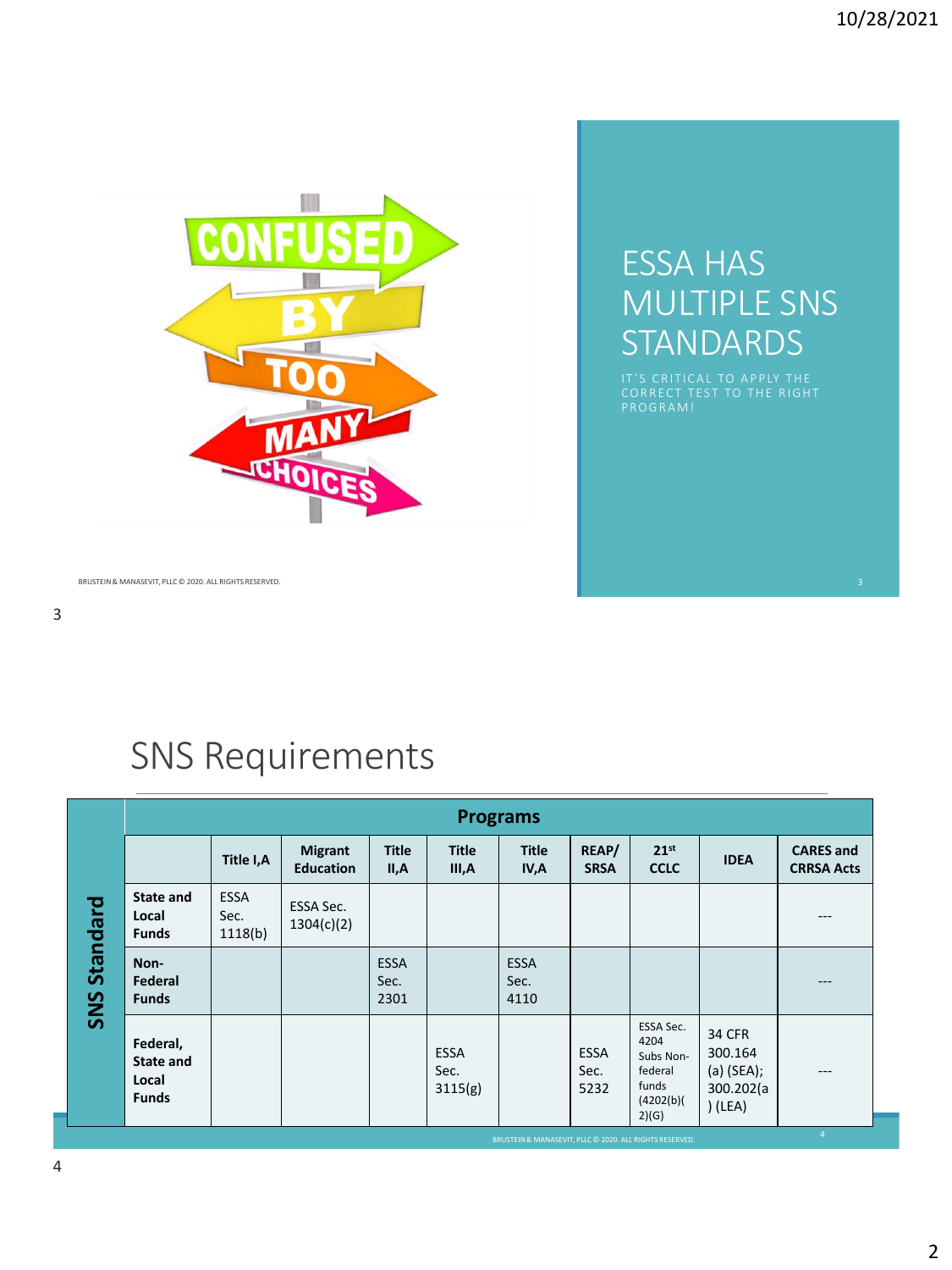#### Supplement Not Supplant MEP; Title II-A; Title III-A; and Title IV-A

Level of Effort – Supplement Not Supplant (2020 Compliance Supplement)

▪An SEA and LEA may use program funds *only to supplement* and, to the extent practical, increase the level of funds that would, in the absence of the federal funds, be made *available from non-federal sources* for the education of participating students.

**In no case may an LEA use federal program funds to supplant funds from non***federal sources*.

Title III, Part A – An SEA or LEA may only use funds under Title III, Part A to supplement the level of federal, state and local public funds that, in the absence of the Title III funds, would have been provided for programs for English learners and immigrant children and youth (Section  $3115(g)$  of ESEA (20 USC 6825(g))).

BRUSTEIN & MANASEVIT, PLLC © 2020. ALL RIGHTS RESERVED

#### Supplement Not Supplant MEP; Title II-A; Title III-A; and Title IV-A (cont.)

#### Presumptions of Supplanting

- 1. The SEA or LEA used federal funds to provide services that the SEA or LEA was required to make available under other federal, state, or local laws.
- 2. The SEA or LEA used federal funds to provide services that the SEA or LEA provided with nonfederal funds (or for Title III, Part A, other federal funds, as noted below) in the prior year.
- 3. The SEA or LEA used MEP funds to provide services for participating children that the SEA or LEA provided with nonfederal funds for nonparticipating children.

These presumptions are rebuttable if the SEA or LEA can demonstrate that it would not have provided the services in question with non-federal funds had the federal funds not been available.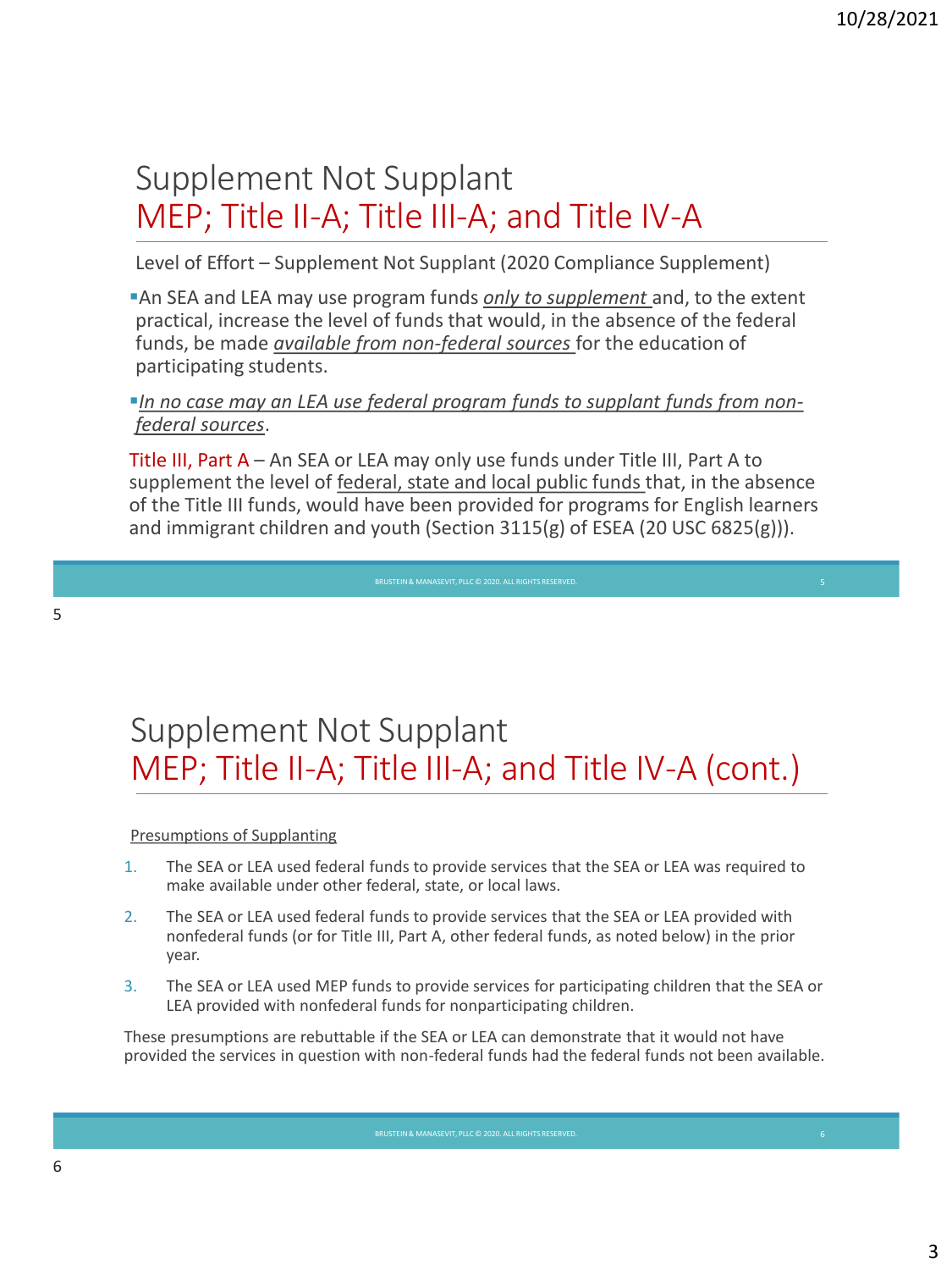## Supplement Not Supplant MEP and Title III-A

- **EX Migrant Education Program** An SEA and LEA may exclude from determinations of compliance with the supplement not supplant requirement supplemental state or local funds spent in any school attendance area or school for programs that meet the intent and purposes of the MEP, as identified in Title I of ESEA
- **. Title III, Part A** An SEA or LEA may only use funds under Title III, Part A to supplement the level of federal, state and local public funds that, in the absence of the Title III funds, would have been provided for programs for English learners and immigrant children and youth (Section 3115(g) of ESEA (20 USC 6825(g))).

### Supplement Not Supplant REAP and SRSA Funds

Rural Education Achievement Program (REAP) and Small, Rural School Achievement (SRSA) – include an additional SNS provisions:

• *if the activity is one that would ordinarily be covered with other Federal, State, or local funds (for example, in most cases, standard textbook purchases would ordinarily be covered with State or local funds)*

To rebut the presumptions: *"the school district may be able to demonstrate that, because of certain changes, it no longer can support an activity with other Federal, State, or local funds that it supported in the prior year."* 

The LEA must be able to demonstrate through written, contemporaneous documentation (e.g., State or local legislative action, budget information, school board minutes, or other materials) that it would not be able to fund a particular activity in the absence of funds.

•<https://oese.ed.gov/tag/elementary-secondary-education/page/69/>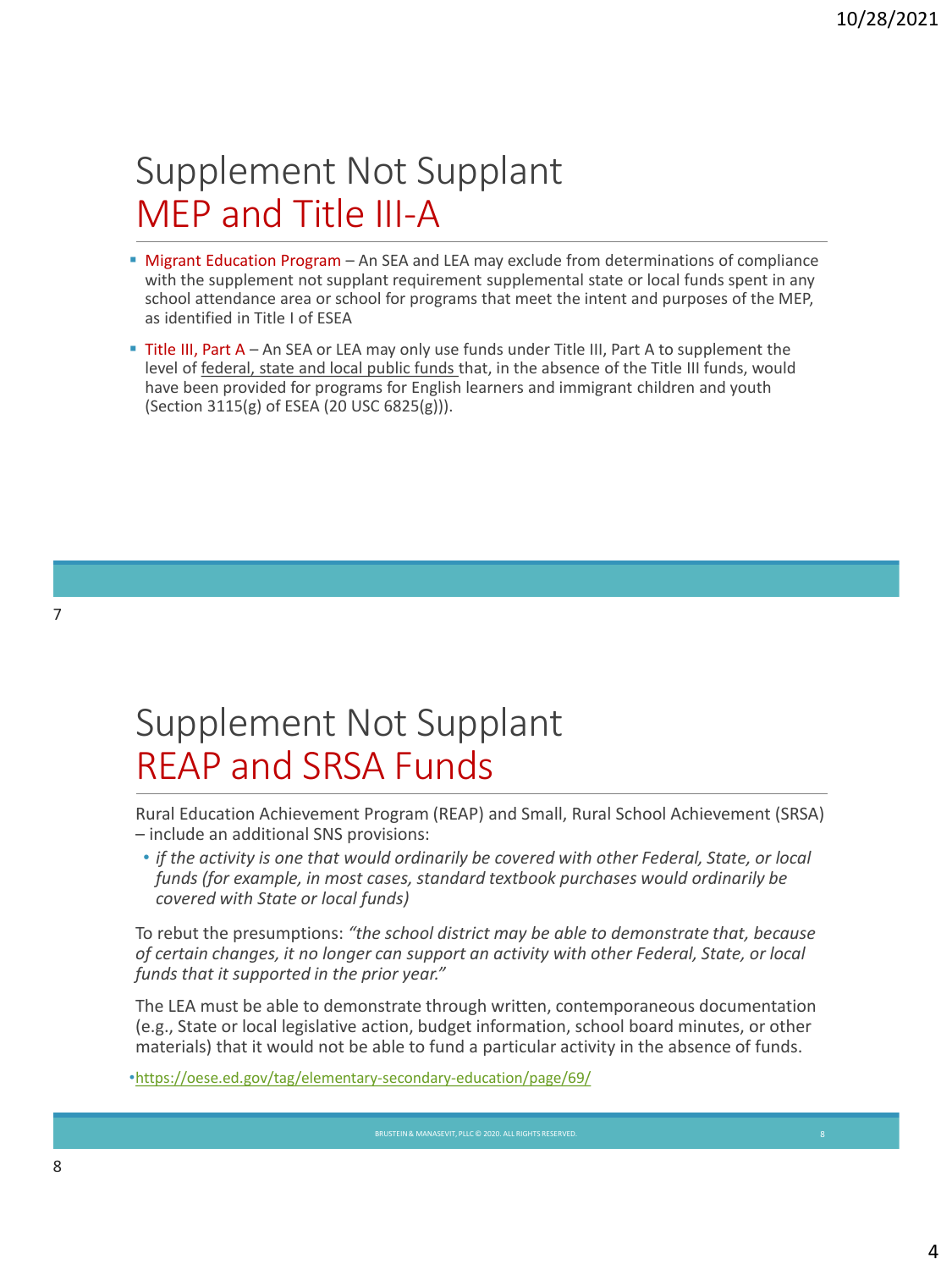## Supplement Not Supplant ESSA Title I-A (1118(b))

**A** LEA may use Part A funds *only to supplement* the funds that would, in the absence of the Part A funds, be made available from *state and local sources* for the education of students participating in a Part A program.

*In no case may a LEA use Part A funds to supplant funds from state and local sources*.

An LEA may not be required to

- 1) identify that an individual cost or service supported with Part A funds is supplemental; or
- 2) provide services through a particular instructional method or in a particular instructional setting.

BRUSTEIN & MANASEVIT, PLLC © 2020, ALL RIGHTS RESERVED

## Supplement Not Supplant ESSA Title I-A (1118(b)) (cont.)

▪ To demonstrate compliance, a LEA must demonstrate that it has a methodology (e.g., *through written procedures*) and uses it to allocate **state and local funds to each Title I school** [and] ensures that the school receives all of the state and local funds it would otherwise receive if it were not receiving Part A funds—i.e., the LEA's methodology may not take into account a school's Title I status

Applies to:

- **ELEAs**; and
- ▪Educational Service Agencies (ESAs) if the ESA obtains Title I,A funding on behalf of LEAs for allocation:
- **The ESA must ensure the allocation of state and local funds meets the SNS requirement** or ensure it is met by each LEA depending on the funding structure.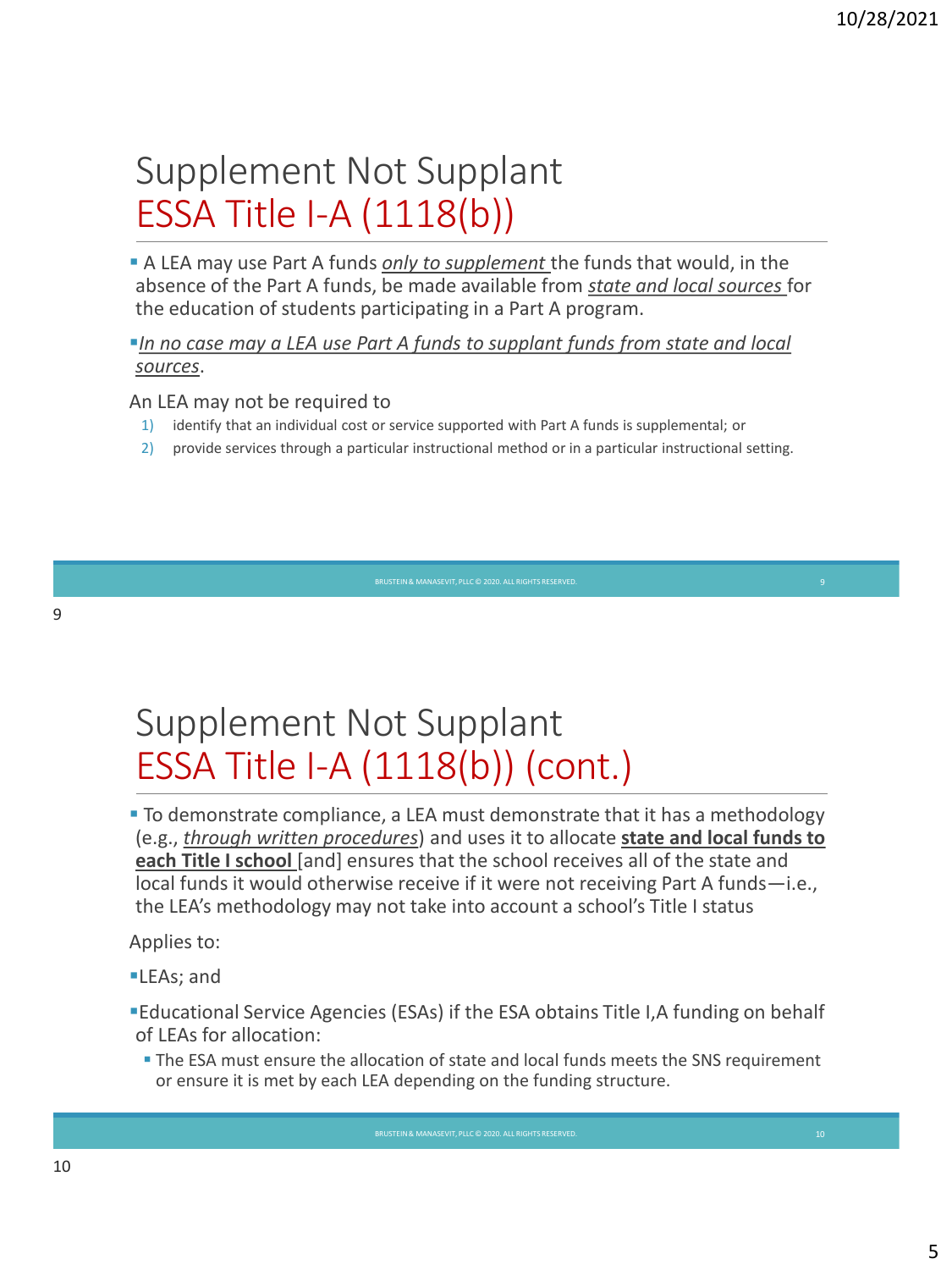## Title I-A SNS Frequently Asked Questions



The SNS requirement is unchanged.



The way to demonstrate compliance has changed.



The LEA must have an allowable SNS methodology.



Presumptions of supplanting DO NOT APPLY to I,A!

## Which State/local funds?

"*all the State and local funds it would otherwise receive*"

▪Must include State and local funds for activities required by Federal, State or local law. SNS Guidance Q&A 16.

▪Otherwise it includes the State and local funds each school is allocated from its LEA.

■ At LEA discretion

▪For State and local funds that an LEA does not allocate to schools, the LEA is required to conduct activities supported by such funds in a manner that does not take into account a school's Title I status.

**"**Does not take into account private contributions, fundraising, or parent fees.

SNS Guidance Q&A 5 and 6.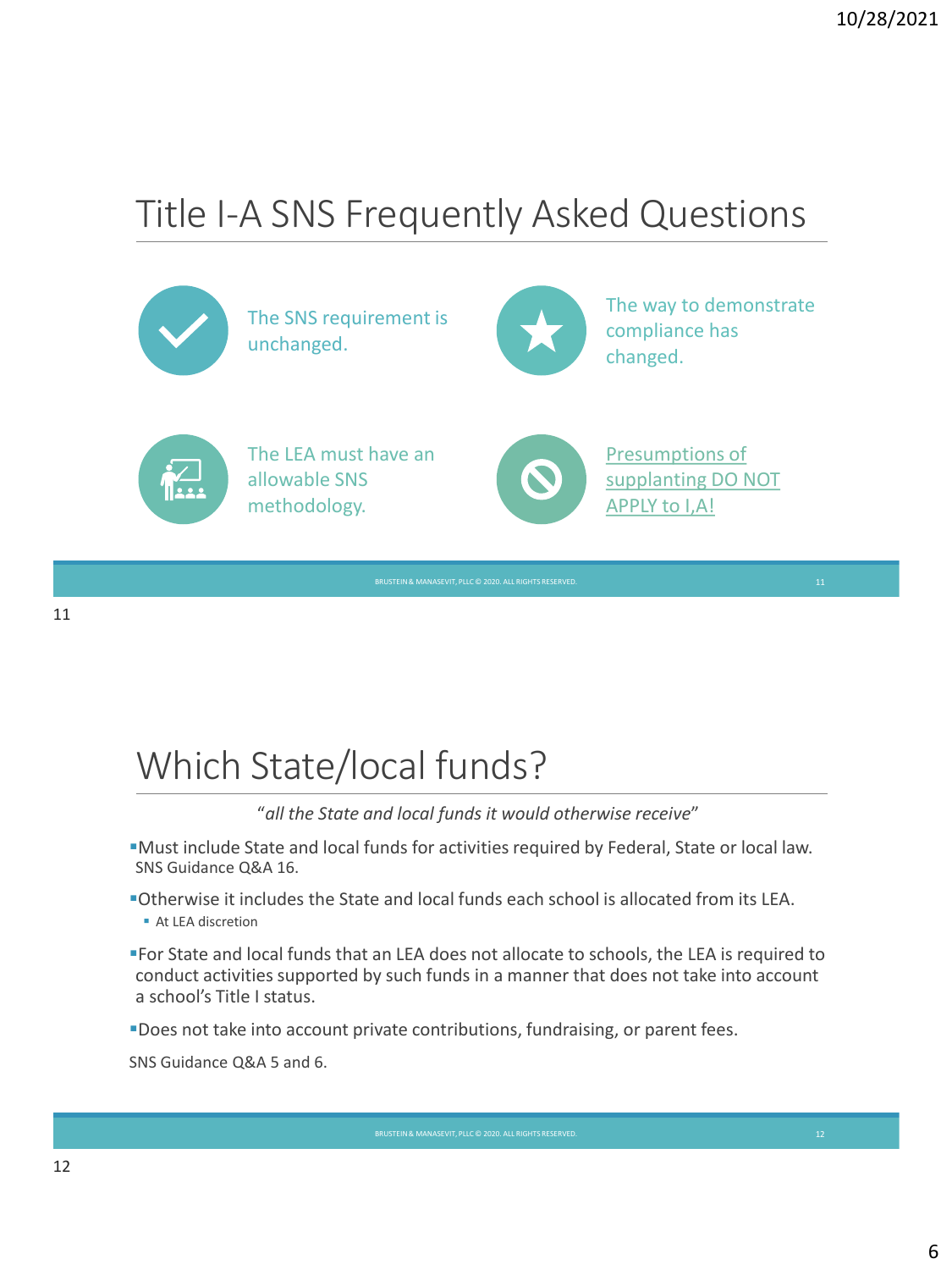## What About District-level Activities?

The LEA must conduct activities with those funds in a manner that does not consider a school's Title I status.

▪For example, the LEA reserves the State and local funds for a social worker at the district level.

- The LEA deploys the social worker to different schools throughout the school year on an as-needed basis.
- Access to or assignment of the social worker must be Title I neutral in order to comply with the general SNS requirement.

SNS Guidance Section VI.

SNS Methodology **Tests** 

Means two SNS tests!

- 1. Methodology test applies to school-level expenditures.
	- NO SNS review for school-level expenditures.
- 2. Allocation of funds test applies to districtlevel activities.
	- Districtwide activities must be expended in a way that ensures all applicable schools receive the same amount of State/local funding on a neutral basis with respect to Title I status.

BRUSTEIN & MANASEVIT, PLLC © 2019. ALL RIGHTS RESERVED. 14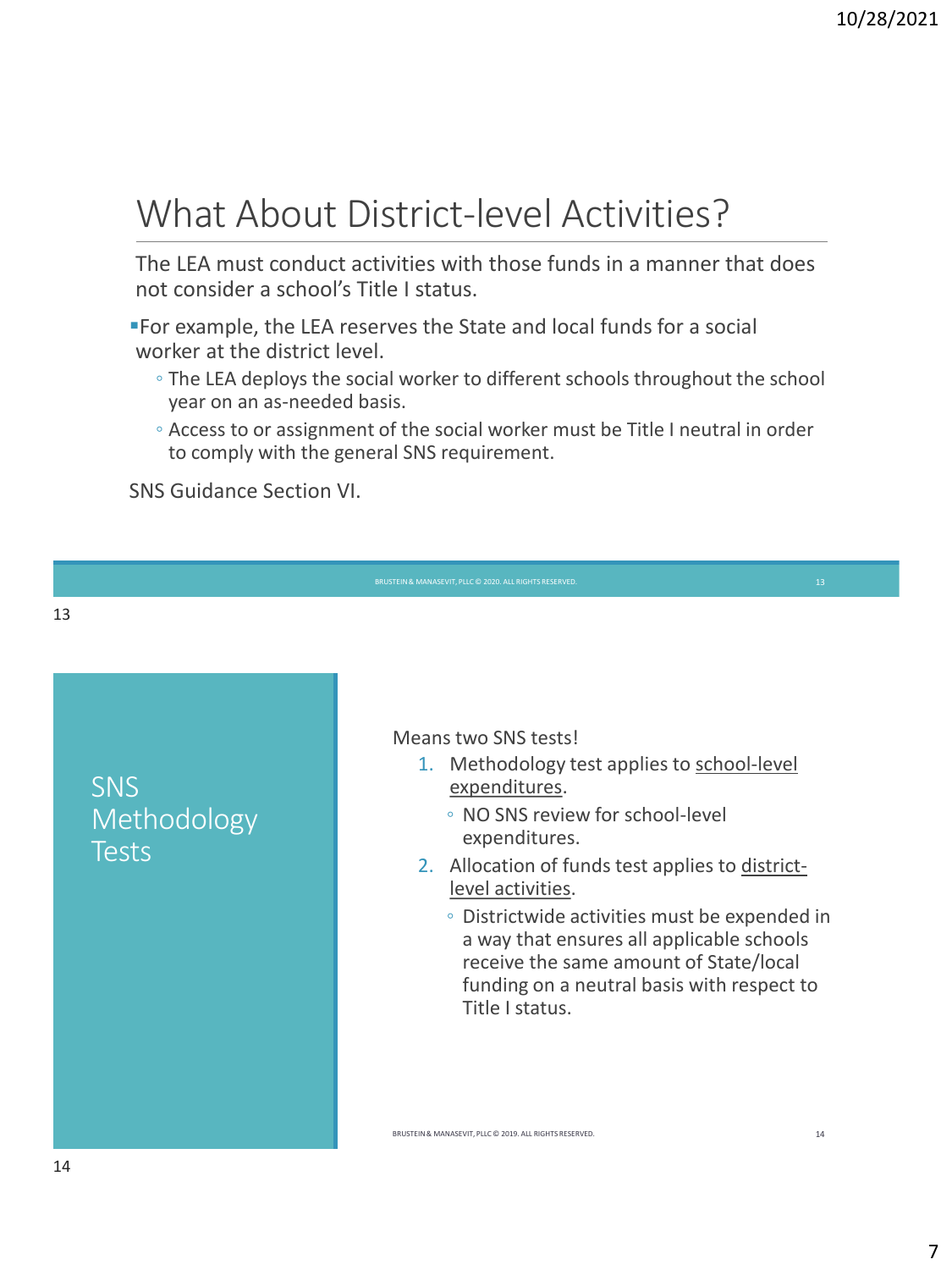## May various Methodologies be used?

#### If the methodology is neutral, LEAs may :

- Use various methodologies;
- Base methodologies on grade span or school type;
- Use a different methodology for charter schools;
- Vary methodologies based on student enrollment size; or
- Account for schools in need of additional funds to serve high concentrations of children with disabilities, English learners, or other such groups of students the LEA determines require additional support.

SNS Guidance Q&A 8, 9, 13

#### 15

### Are there any SNS exceptions?

#### EXCLUDED FUNDS:

SEA or LEA may exclude supplemental state or local funds used for program that meet the *intents and purposes* of Title I,A. SNS Guidance Q&A 7

**This also applies to the MEP** program re: supplemental funds that meet MEP intents and purposes.

#### EXCLUDED FROM METHODOLOGY:

- **Single School LEAs;**
- **ELEAs with only Title I schools.**
- A grade span that contains only: a single school, non-Title I schools, or Title I schools.

SNS Guidance Q&A 26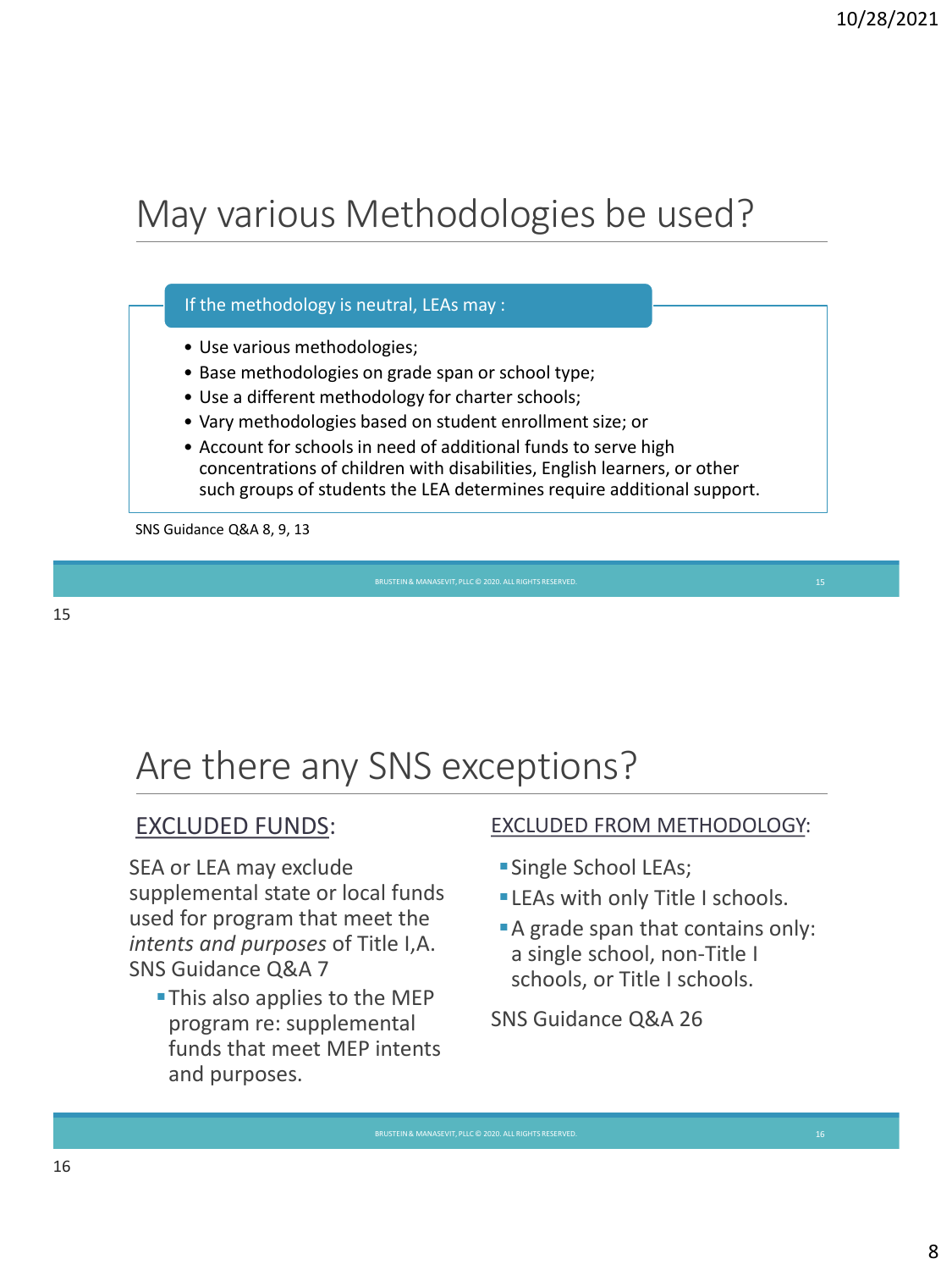

### Is This District Excluded?

My District has 30 schools:

- 15 Title I Elementary Schools
- 10 Non-Title I Middle Schools
- 5 Non-Title I High Schools





#### Is This District Excluded?

My charter school is K-6 and we have two campuses.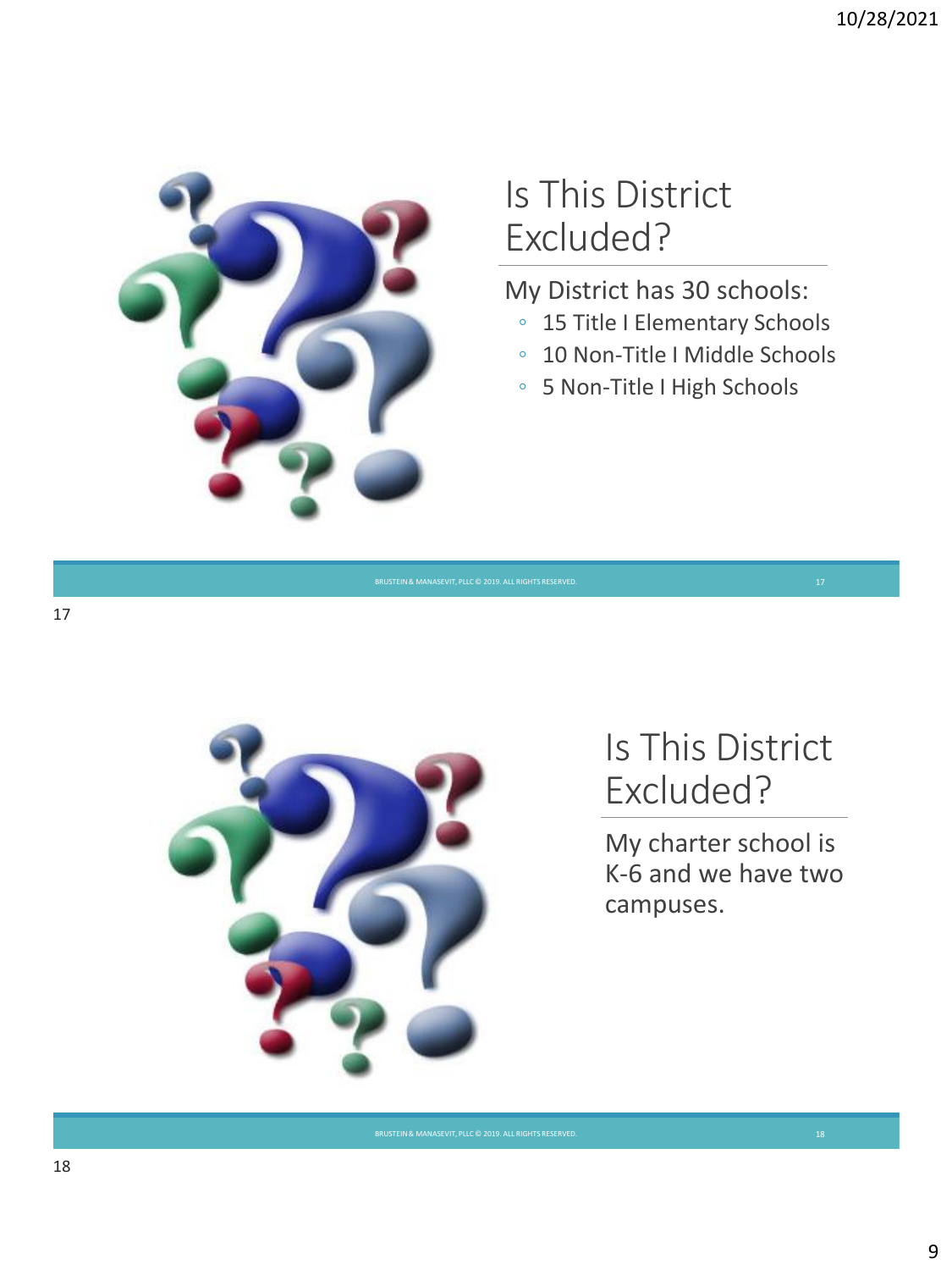

### Is This District Excluded?

My district has 7 schools:

- 4 Title I Elementary Schools
- 2 Middle schools (1 Title I; 1 Non-Title I)

◦ 1 High School



## Is This District Excluded?

I am an educational service agency (ESA).

If the ESA obtains Title I,A funding on behalf of LEAs:

◦ The ESA must cooperate with LEAs it serves and that do the allocation of state and local funds to ensure that the SNS requirement is met by each LEA.

If the ESA is not a recipient and just provide services, then there is no SNS requirement.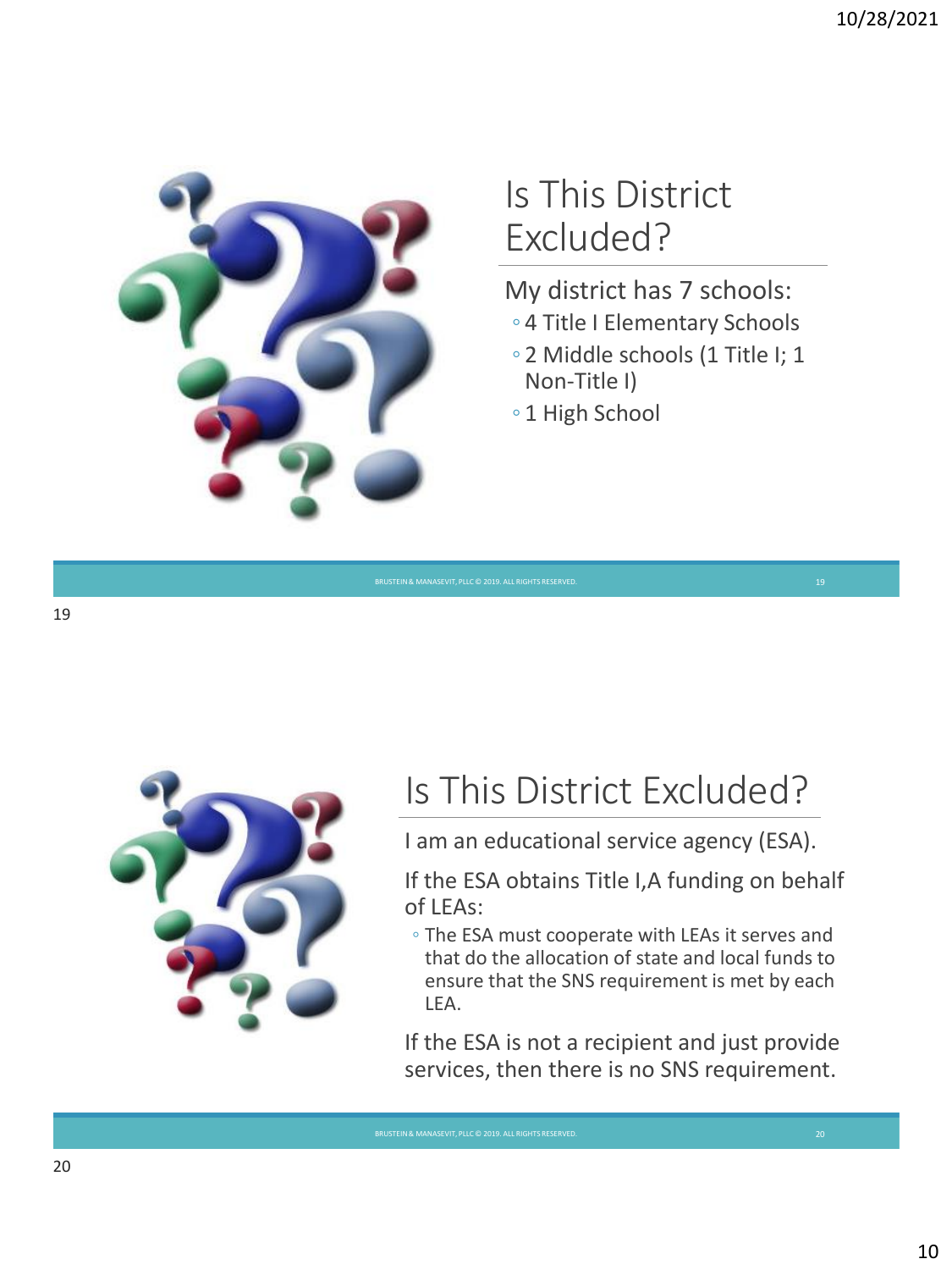### Must the State Approve the Methodology?

#### No.

- ▪However, the State must monitor compliance under ESSA Sec. 8304
	- Includes a compliant methodology
- **State may request to review the methodology as part of its** monitoring process.
	- Could include requesting methodology in application
	- EDGAR 76.730/76.731; UGG 200.336 Record Retention and Access to Records

SNS Guidance Q&A 24.

Methodology Examples

Distribution of non-Federal resources based on characteristics of students ("weighted per pupil" funding formula):

- Allocation/student = \$7,000
- Additional allocation/student from a lowincome family = \$250
- Additional allocation/English Learner = \$500
- Additional allocation/student with a disability  $= $1,500$
- Additional allocation/preschool student = \$8,500

BRUSTEIN & MANASEVIT, PLLC © 2019. ALL RIGHTS RESERVED. 22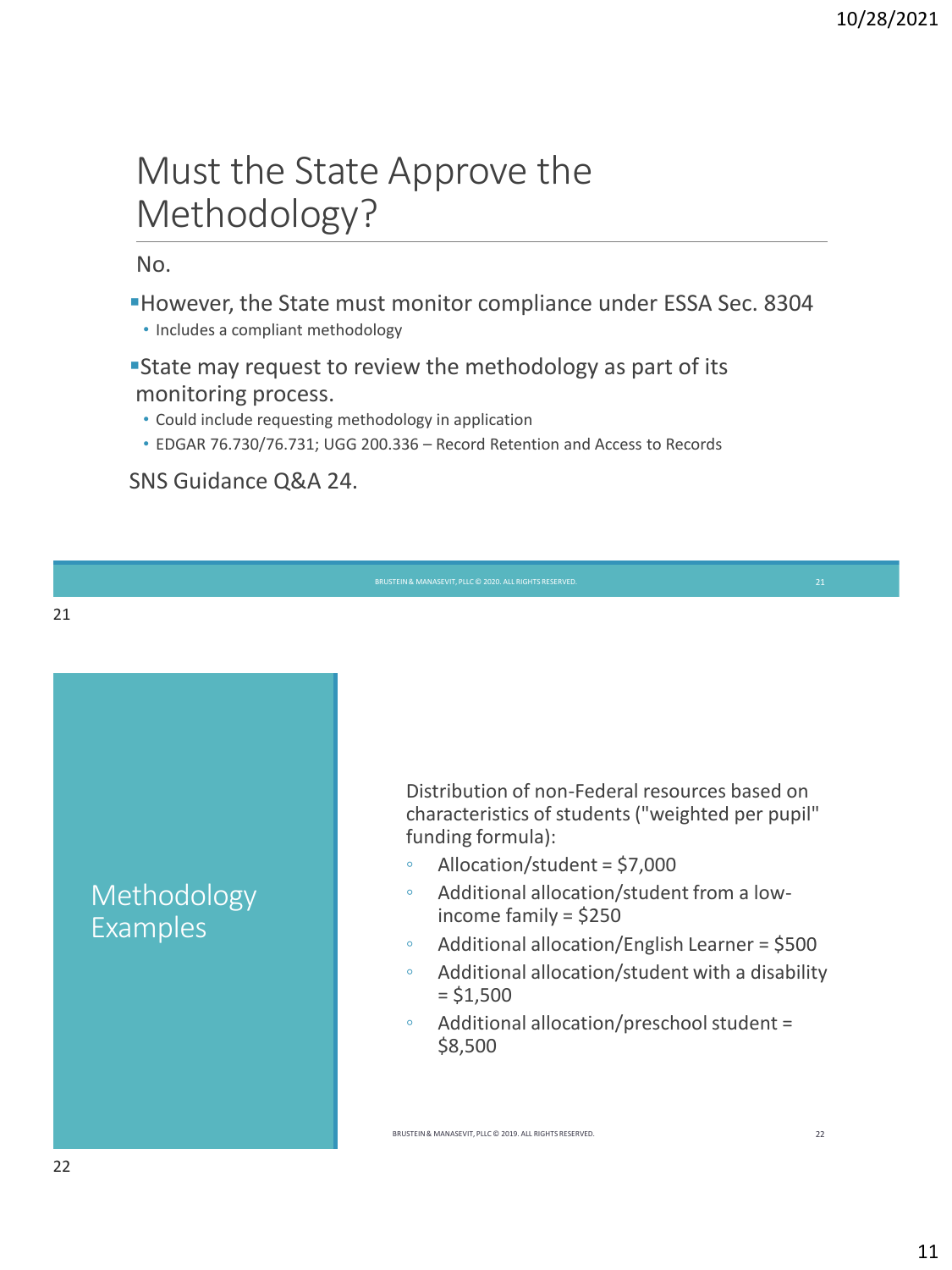#### Methodology Examples

#### Distribution of non-Federal resources based on enrollment and grade level:

- Elementary Schools \$4,300 per student (grades K-8)
- Secondary Schools \$4,200 per student (grades 9-12)
- Professional development (PD) \$20 per student plus an additional \$500 per building
- Technology and supplies \$50 per student plus an additional \$400 per building
- Additional costs (lunch, library supplies, athletic supplies, utility costs, transportation etc.) \$1,408 per student districtwide

BRUSTEIN & MANASEVIT, PLLC © 2019. ALL RIGHTS RESERVED. 23

#### 23

Methodology Examples

#### Distribution of non-Federal funds based on student enrollment:

- 1 Principal
- 1 Assistant Principal per 400 students
- 1 School Counselor per 250 students
- 1 School Resource Officer per 250 students
- Teachers based on State class size requirements (Funds are calculated based on the average salary for that position within the district)
- Technology/Supplies: \$25,000 per 100 students
- Professional Development: \$10,000 per building
- Additional Necessary Costs: \$1,500 per student

BRUSTEIN & MANASEVIT, PLLC © 2019. ALL RIGHTS RESERVED. 24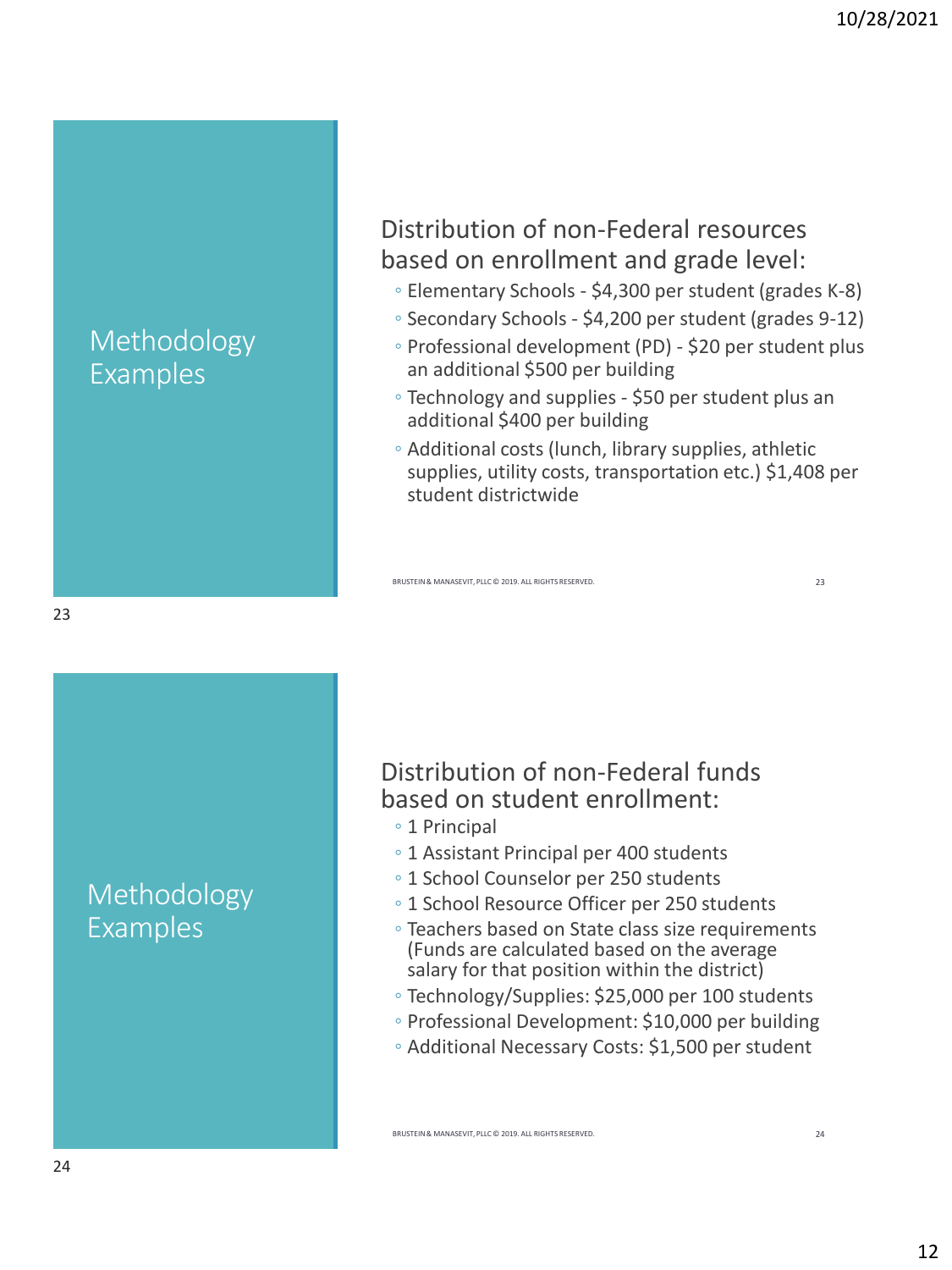

#### Do These Methodologies Work??

Does This Methodology Work?

The LEA uses its state funding to meet State class size requirements of 1 teacher for every 30 students.

Smith Middle School has 600 students so it requires 20 teachers.

Because Smith Middle School has previously used Title I funds to pay for 5 teachers, and because the LEA doesn't want to get the school into a supplanting violation, the LEA uses its State funds only to pay for the remaining 15 teachers needed.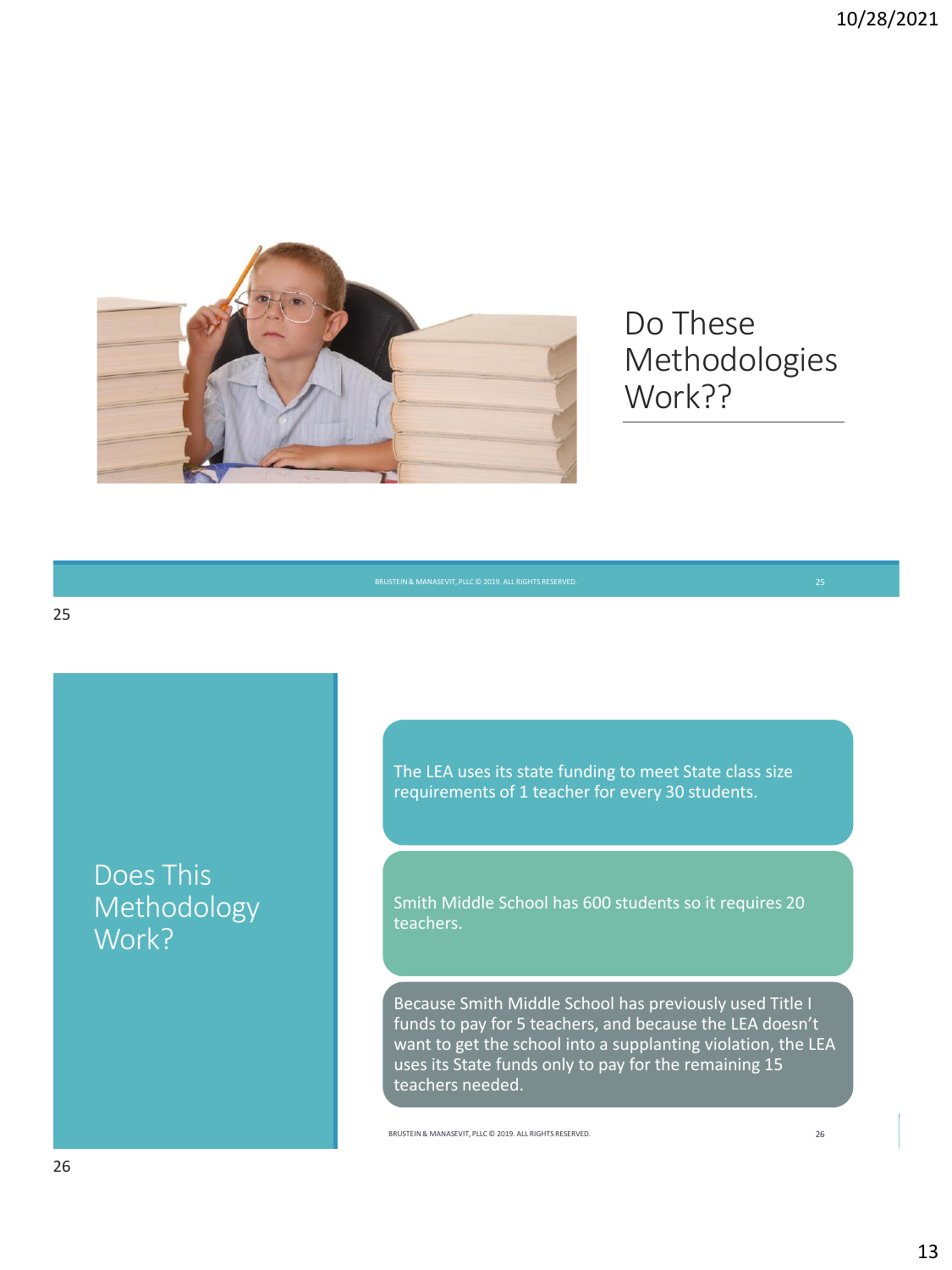

The LEA provides schools funds to make improvements to the school buildings as needed.



To determine how much money a school needs the Building Coordinator for the district uses a form that reviews the damage to the building, taking into account the building's age and other factors.

When the form is completed each school receives a set amount based on their score.

#### Does This Methodology Work?

Does This Methodology Work? BRUSTEIN & MANASEVIT, PLLC © 2019. ALL RIGHTS RESERVED. 28 Baxter School District does not have a set methodology. Instead, it has a list of items it discusses with its principals every year and determines based on those conversations what the needs of the schools are. Once those conversations are complete, the district allocates its state resources accordingly.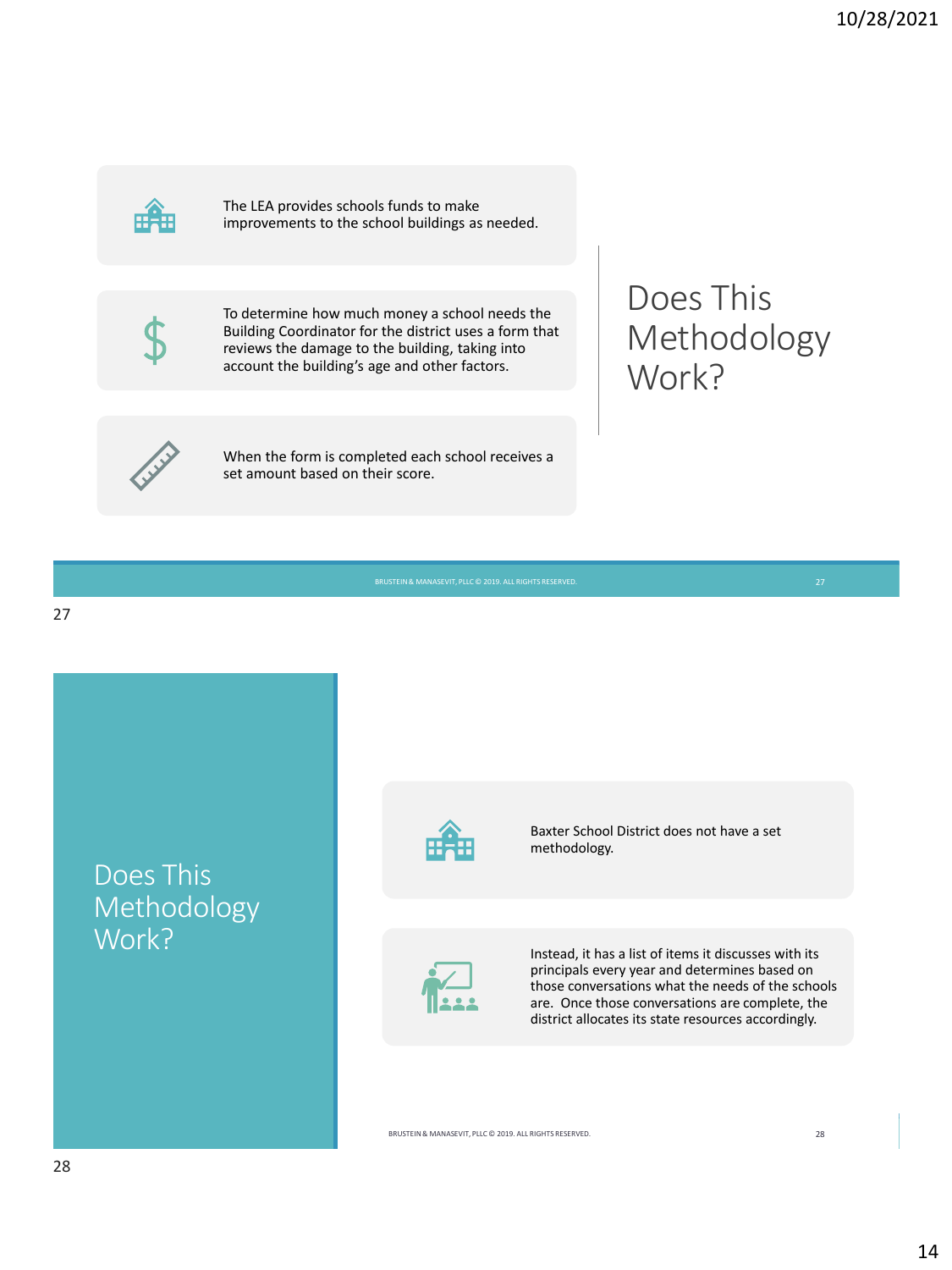

### Does This Methodology Work?

Maxon Elementary School has 450 students and received just over \$2M through the LEA's funding methodology:

- 1 teacher per 22 students (\$65,000/teacher)
- 1 principal/school (\$120,000)
- 1 librarian/school (\$65,000)
- 2 guidance counselors/school (\$65,000/guidance counselor)
- \$825/student for instructional materials and supplies (including technology)

Maxon instead uses \$200,000 of the state funds to pay for 2 safety officers, and food and entertainment for staff meetings and parties.

Must the LEA Continuously Update the SNS Methodology?

No, the LEA is not required to adjust its allocation of State and local resources to account for changes during the school year.

It's an annual allocation of State and local funds to demonstrate compliance.

Accordingly, an LEA makes this demonstration at only one point during the year and is not required to continuously demonstrate compliance throughout the school year.

BRUSTEIN & MANASEVIT, PLLC © 2020. ALL RIGHTS RESERVED. 30

SNS Guidance Q&A 14.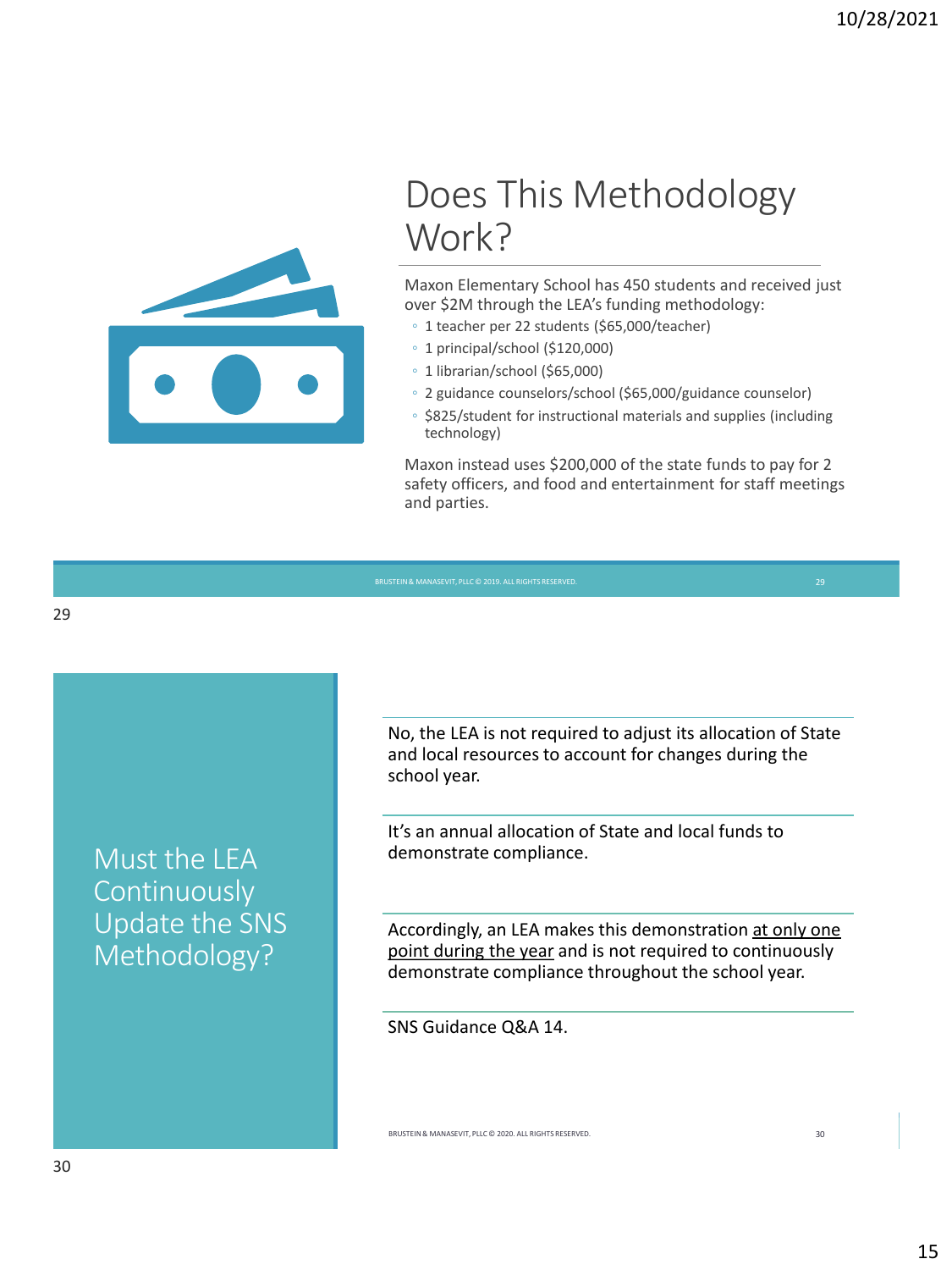

### What about Last Minute Changes?

•No. Last-minute changes in resources allocation that often occur prior to the beginning of the school should not affect an LEA's compliance.

- Example: employee transfers or resigns prior to beginning of school year. The LEA may replace that employee as long as the school's Title I status is not a factor.
- Were an LEA to not allocate a resource because a school is a Title I school, it would not be compliant.
- SNS Guidance Q&A 15.

31

**Can** Supplemental Federal Funding (i.e., CARES Act or CRRSA Act) Effect SNS?

#### Maybe.

If other federal funding is provided to schools that results in changes to state and local funding to schools, SNS may be affected if a school's Title I status is taken in account in any changes made.

For example, CRRSA Act funds are provided to Title I schools only. Therefore, state and local funds are provided to non-Title I schools to make up the difference in funding. This allocation could violate the Title I SNS provision.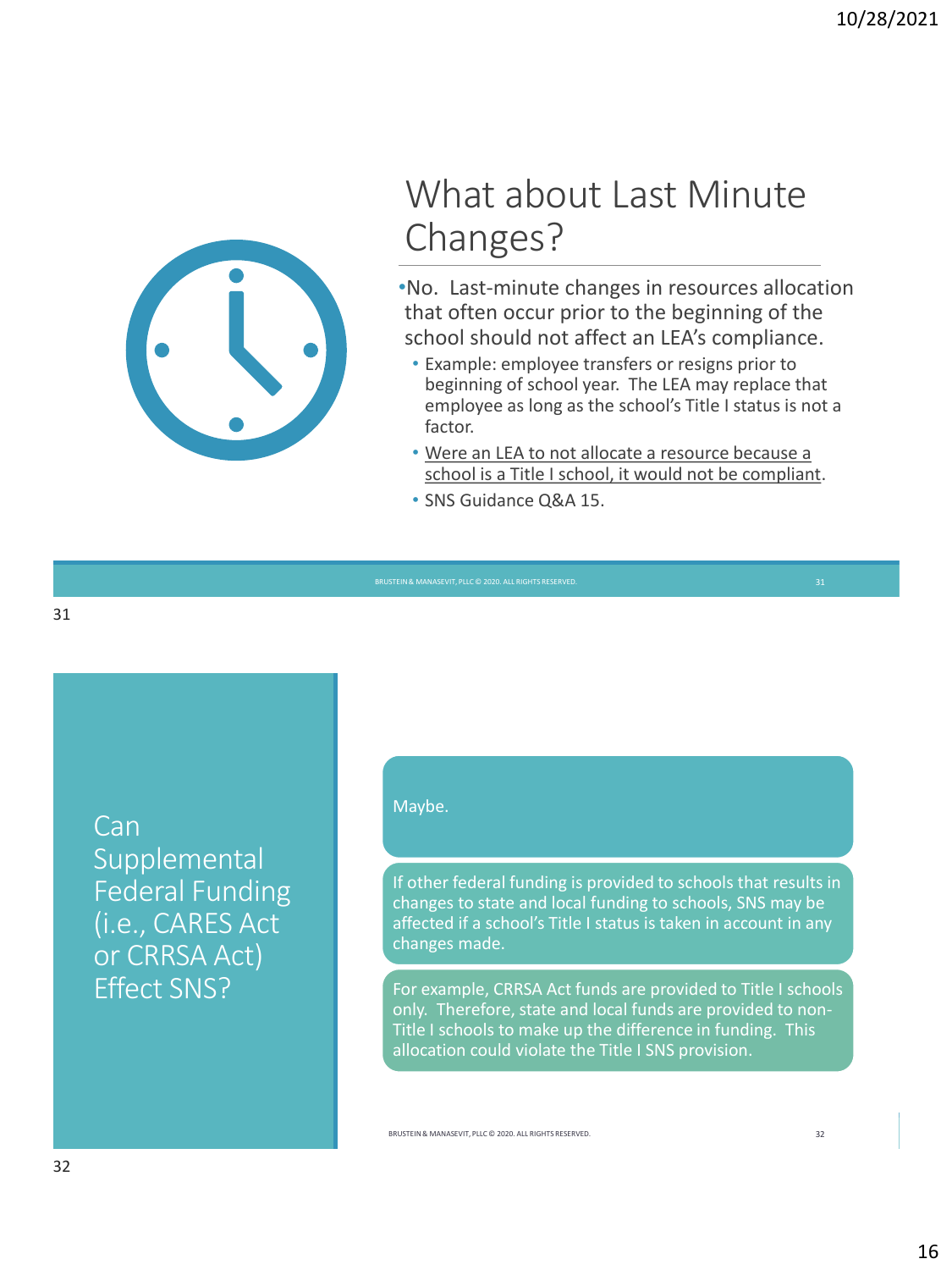### Does SNS still review individual expenditures?

- No, SNS is NOT an expenditure test
- SNS is based on a methodology by which State and local funds are *allocated* to schools.
- **Report Cards actual per-pupil expenditure reporting of Federal, State and** local funds, disaggregated by source of funds.
	- Retrospective analysis of how much was spent by each school.
	- This is not a methodology and therefore, can not be used for SNS compliance.
- **Expenditures as Risk Assessment?**

SNS Guidance Q&A 12.

#### 33

### Does This Mean All Costs are Allowable?

#### $N$

- **Example 1** Keep in mind just because a cost is not a supplanting issue does not make it automatically allowable!
- **All costs must be allowable under Title I, A!** ■ Must be included in your district/schoolwide/targeted assistance plan
- **All costs must be necessary, reasonable and allocable** under UGG/EDGAR!

SNS Guidance Q&A 28.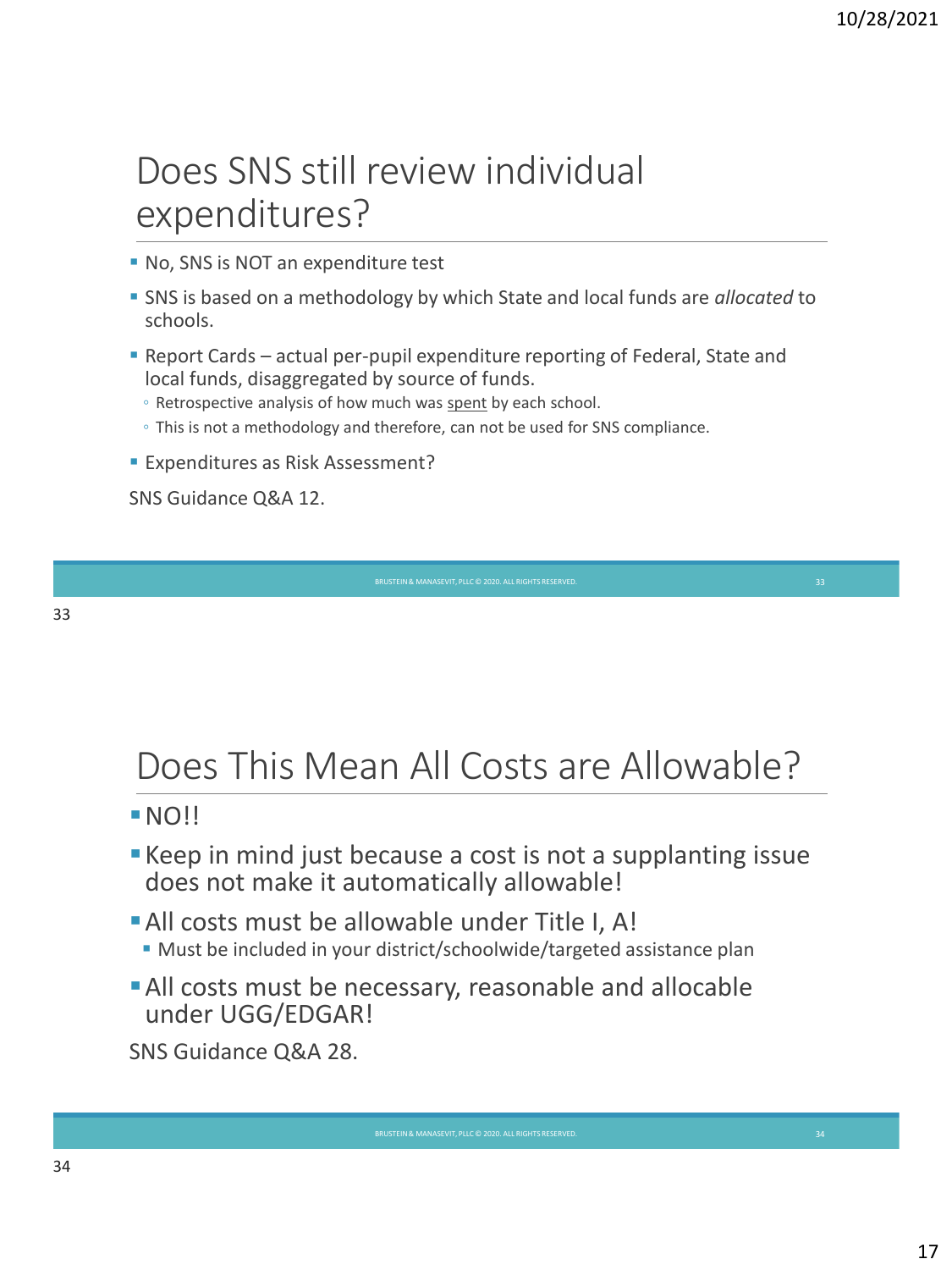## Evidence of Compliance



- **The LEA must maintain documentation to** demonstrate that the LEA allocated State and local funds to schools in accordance with its methodology
- An LEA must keep records to show compliance with program requirements and facilitate an effective audit. (34 C.F.R. §§ 76.730-76.731)
	- **Examples: written methodology, calculations** performed by the LEA to implement the methodology.

SNS Guidance Q&A 19.

35

Audit Objectives (2020 compliance Supp)

#### For LEAs:

- Determine whether a LEA has a methodology for allocating state and local funds to each Title I school that ensures the school receives all of the state and local funds it would otherwise receive if it were not receiving Part A funds;
- Determine whether the LEA implemented its methodology;
- If the LEA reserves state and local funds for district-level activities, determine whether the LEA conducts activities with those funds in a manner that does not take into account a school's Title I status.

For SEAs: Verify that the SEA reviews LEA compliance with the SNS requirements.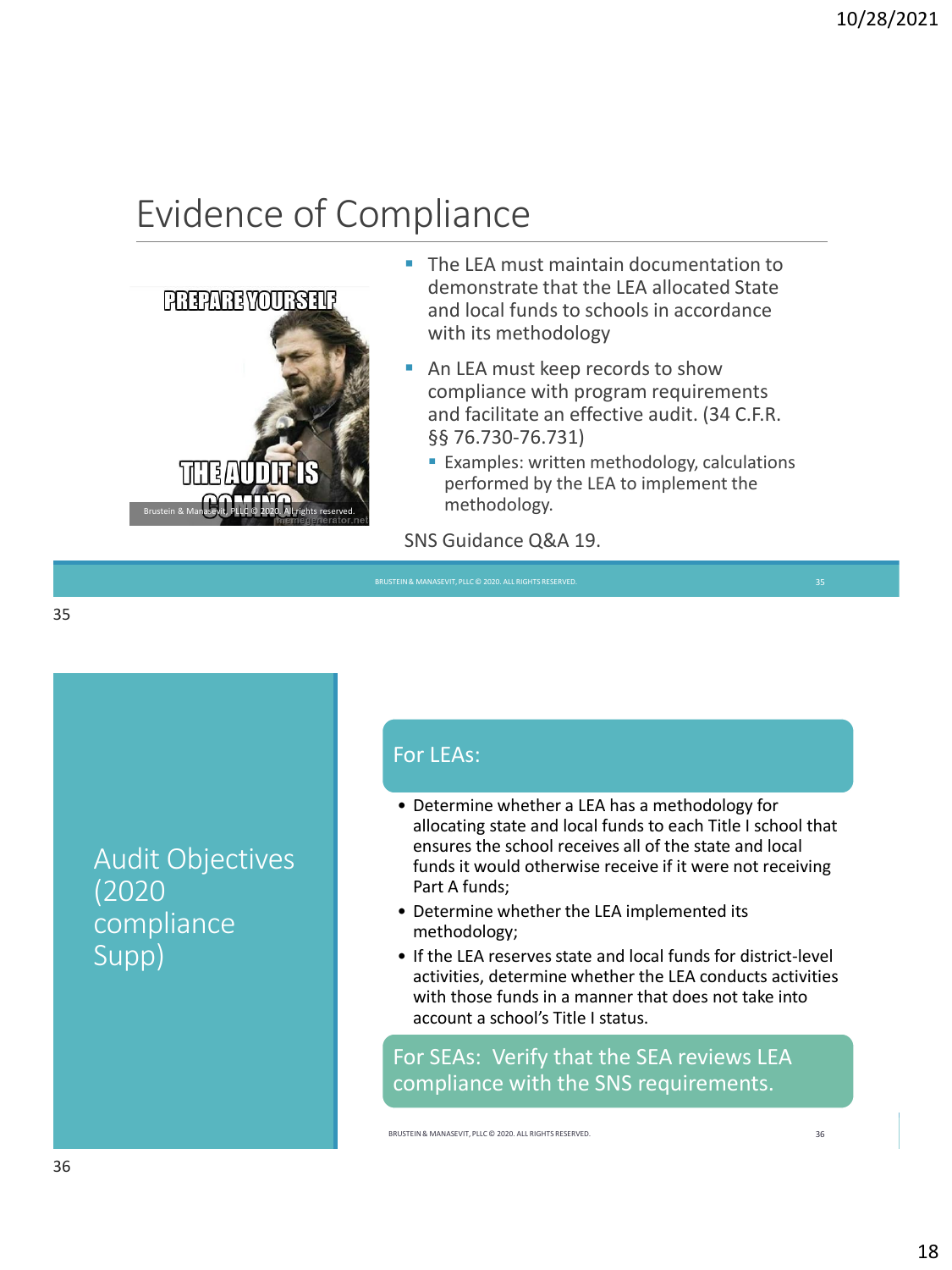

#### What happens if the LEA does not meet the SNS requirements?

- Audit Finding
- Update methodology
- Enforcement provisions under GEPA and the UGG (2 CFR Part 200)
	- ED's "Summary Response to Comments on Title I, Part A Supplement Not Supplant Non-Regulatory Informational Document," dated June 19, 2019



# Questions?